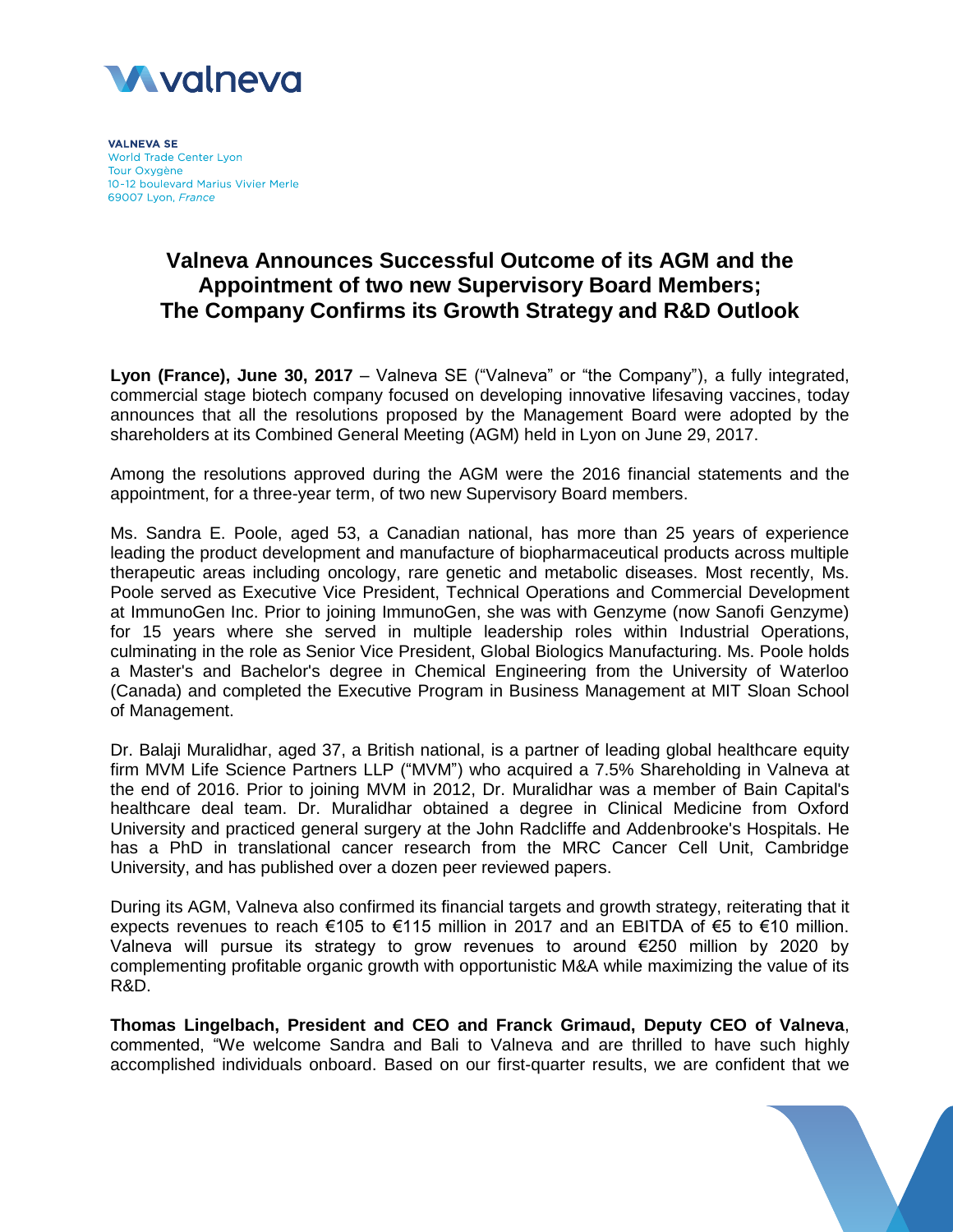

can achieve the 2017 financial targets we set for ourselves at the beginning of the year. We also expect to announce some important R&D milestones in the coming months that, we believe, will create substantial value for our shareholders while offering a potential answer to high-priority medical needs".

Valneva confirmed at its AGM it expects to announce the Phase I results of its Lyme vaccine candidate in the first half of 2018 and accelerate the program's progression with a view to starting Phase II in early 2018.

## **About Valneva SE**

Valneva is a fully integrated, commercial stage biotech company focused on developing innovative lifesaving vaccines.

The Company seeks financial returns through focused R&D investments in promising product candidates and growing financial contributions from commercial products, striving towards financial self-sustainability.

Valneva's portfolio includes two commercial vaccines for travelers: IXIARO®/JESPECT® indicated for the prevention of Japanese encephalitis and DUKORAL<sup>®</sup> indicated for the prevention of cholera and, in some countries, prevention of diarrhea caused by ETEC. The Company has proprietary vaccines in development including candidates against Clostridium difficile and Lyme Borreliosis. A variety of partnerships with leading pharmaceutical companies complement the Company's value proposition and include vaccines being developed using Valneva's innovative and validated technology platforms (EB66<sup>®</sup> vaccine production cell line, IC31<sup>®</sup> adjuvant).

Valneva shares are tradable on Euronext-Paris, the Vienna stock exchange and Deutsche Börse's electronic platform Xetra®. The Company has operations in France, Austria, Great Britain, Sweden, Canada and the US with over 400 employees. More information is available at www.valneva.com.

## **Contacts Valneva SE**

Laetitia Bachelot Fontaine Head of Investor Relations & Corporate Communications T +33 (0)2 2807 1419 M +33 (0)6 4516 7099 investors@valneva.com

Nina Waibel Corporate Communications Specialist T +43 1206 201 149 M +43 6768 455 6719 Communications@valneva.com

## **Forward-Looking Statements**

This press release contains certain forward-looking statements relating to the business of Valneva, including with respect to the progress, timing and completion of research, development and clinical trials for product candidates, the ability to manufacture, market, commercialize and achieve market acceptance for product candidates, the ability to protect intellectual property and operate the business without infringing on the intellectual property rights of others, estimates for future performance and estimates regarding anticipated operating losses, future revenues, capital